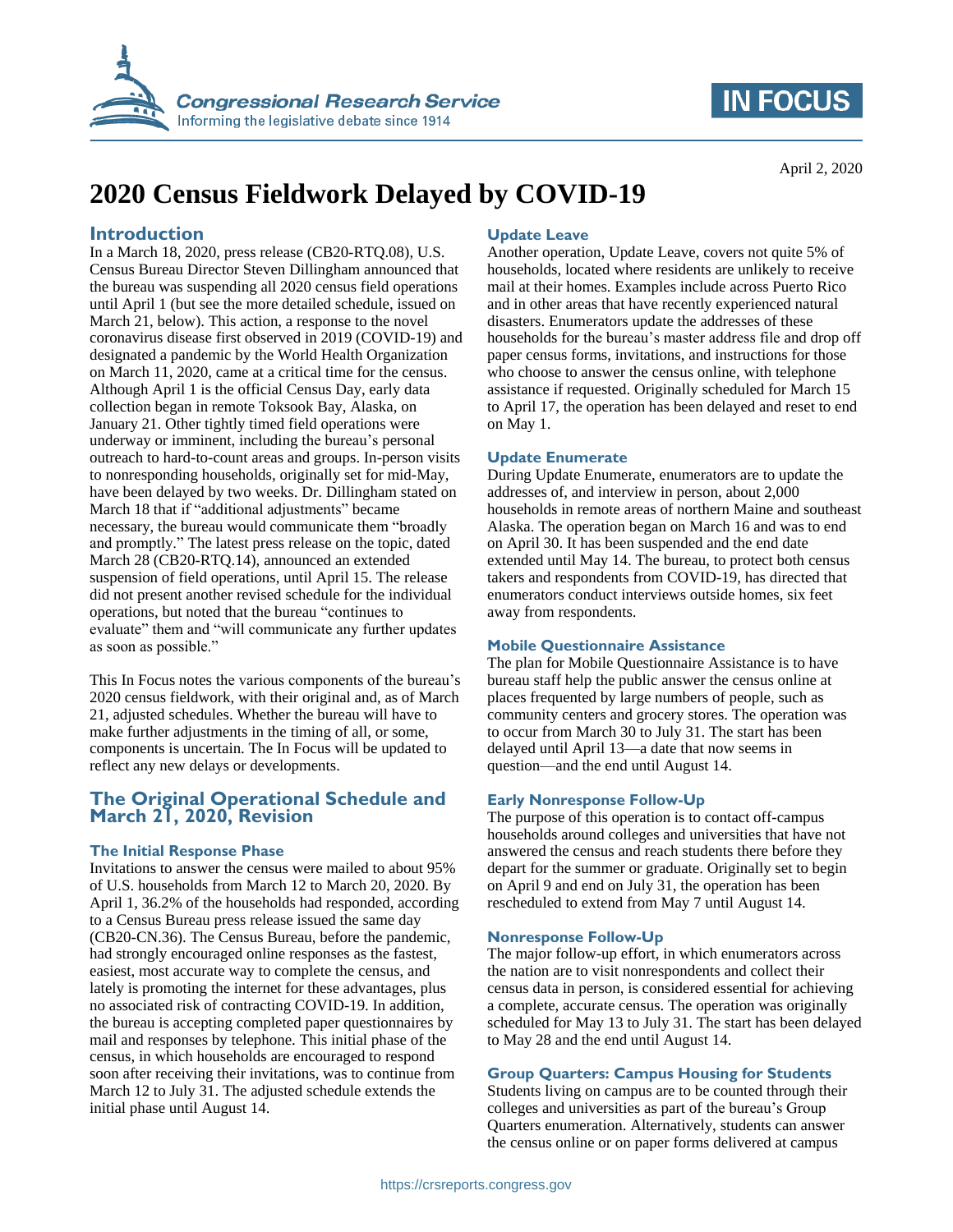housing and picked up there. Students who have left campus housing, are staying elsewhere because of the COVID-19 situation, and intend to return to school still are to report this housing as where they live—that is, their usual residence.

#### **Other Group Quarters: Nursing Homes, Prisons, and Other Institutional Facilities**

Census takers, in cooperation with the facilities' administrators, are to enumerate these residents at the facilities. The operation was to begin on April 2 and end on June 5. It has been rescheduled for April 16 to June 19, and the bureau has asked administrators to choose options for enumeration that will reduce in-person contact.

#### **Service-Based Enumeration**

In this operation, enumerators are to work with service providers to count homeless people at soup kitchens, shelters, and food vans that make scheduled stops. Originally set for March 30 to April 1, the operation has been rescheduled for April 29 to May 1.

#### **Count of People at Transitory Locations**

From April 9 to May 4, census takers were to enumerate people staying at campgrounds, recreational vehicle parks, hotels, and marinas, if they did not usually live elsewhere. The operation is now to begin on April 23 and end on May 18.

#### **Count of Homeless People Outdoors**

On April 1, enumerators were to count homeless people living outdoors in locations where they are known to sleep, including under bridges and highway overpasses, in parks, at rest stops, and at businesses that stay open all night. The operation has been delayed until May 1.

### **The Apportionment Deadline**

By law (Title 13, *U.S. Code*, Section 141 (b)), the 2020 state census counts for apportioning seats in the U.S. House of Representatives must be delivered to the President no later than December 31, 2020. The fieldwork and myriad other operations that support the census, resulting in the state counts and corresponding numbers of House seats allocated to the individual states, are timed to allow for their completion, including final checks, before the legal deadline. The March 21 revised timeline for fieldwork shows delivery of the apportionment numbers as remaining on schedule. Whether this schedule, too, may be affected if field operations are delayed further is uncertain.

**Jennifer D. Williams**, Specialist in American National Government

**IF11486**